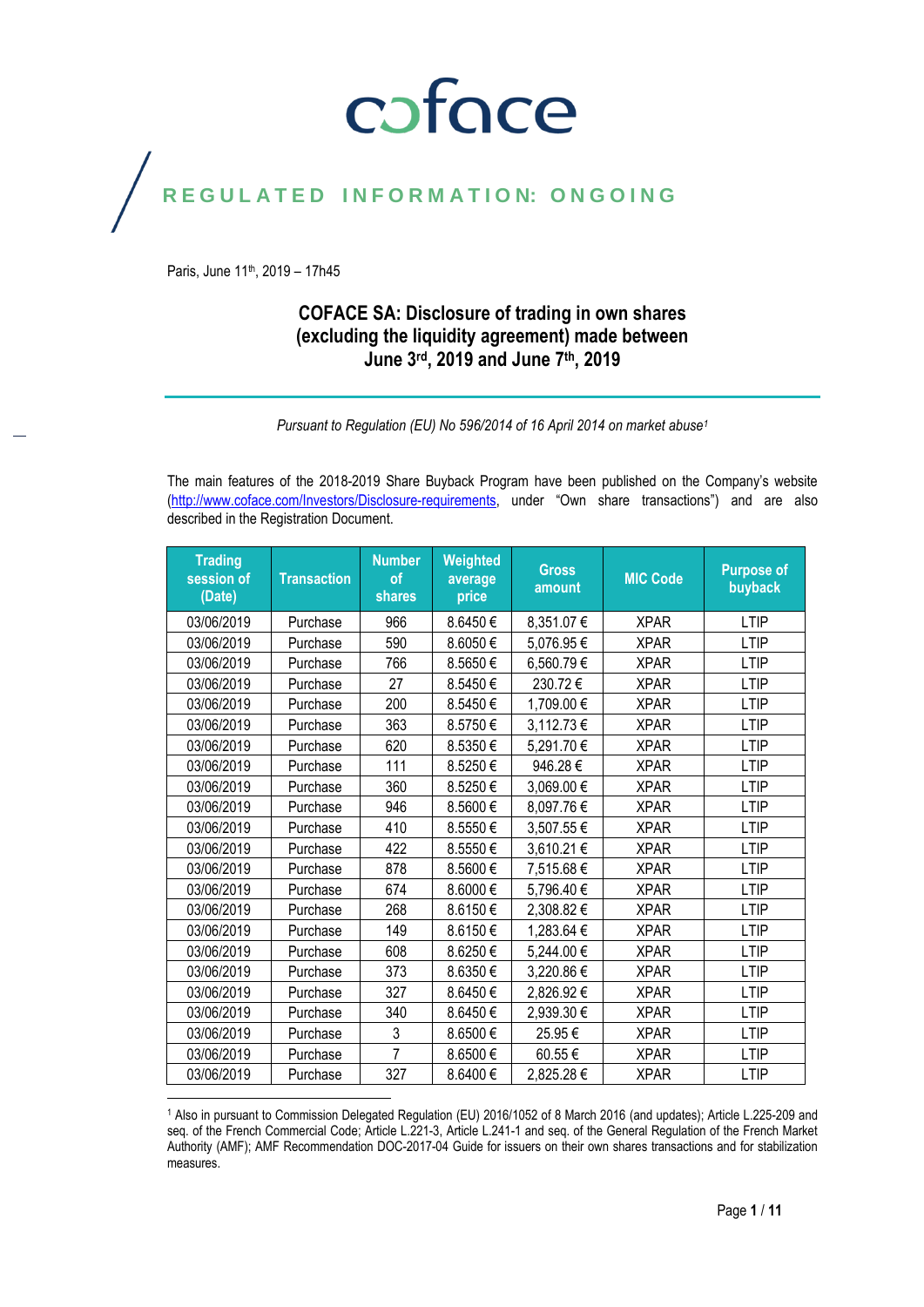| 03/06/2019 | Purchase | 87  | 8.6400€  | 751.68€    | <b>XPAR</b> | <b>LTIP</b> |
|------------|----------|-----|----------|------------|-------------|-------------|
| 03/06/2019 | Purchase | 412 | 8.6600€  | 3,567.92 € | <b>XPAR</b> | <b>LTIP</b> |
| 03/06/2019 | Purchase | 195 | 8.6600€  | 1,688.70 € | <b>XPAR</b> | <b>LTIP</b> |
| 03/06/2019 | Purchase | 172 | 8.6650€  | 1,490.38 € | <b>XPAR</b> | <b>LTIP</b> |
| 03/06/2019 | Purchase | 140 | 8.6650€  | 1,213.10 € | <b>XPAR</b> | <b>LTIP</b> |
| 03/06/2019 | Purchase | 207 | 8.6650€  | 1,793.66 € | <b>XPAR</b> | <b>LTIP</b> |
| 03/06/2019 | Purchase | 144 | 8.6650€  | 1,247.76€  | <b>XPAR</b> | <b>LTIP</b> |
| 03/06/2019 | Purchase | 568 | 8.6500€  | 4,913.20 € | <b>XPAR</b> | <b>LTIP</b> |
| 03/06/2019 | Purchase | 129 | 8.6500€  | 1,115.85 € | <b>XPAR</b> | <b>LTIP</b> |
| 03/06/2019 | Purchase | 63  | 8.6500€  | 544.95€    | <b>XPAR</b> | <b>LTIP</b> |
| 03/06/2019 | Purchase | 226 | 8.6500€  | 1,954.90 € | <b>XPAR</b> | <b>LTIP</b> |
| 03/06/2019 | Purchase | 235 | 8.6400€  | 2,030.40 € | <b>XPAR</b> | <b>LTIP</b> |
| 03/06/2019 | Purchase | 411 | 8.6400€  | 3,551.04 € | <b>XPAR</b> | <b>LTIP</b> |
| 03/06/2019 | Purchase | 166 | 8.6200€  | 1,430.92 € | XPAR        | <b>LTIP</b> |
| 03/06/2019 | Purchase | 189 | 8.6250€  | 1,630.13 € | <b>XPAR</b> | <b>LTIP</b> |
| 03/06/2019 | Purchase | 144 | 8.6250€  | 1,242.00 € | <b>XPAR</b> | <b>LTIP</b> |
| 03/06/2019 | Purchase | 128 | 8.6250€  | 1,104.00 € | <b>XPAR</b> | <b>LTIP</b> |
| 03/06/2019 | Purchase | 98  | 8.6150€  | 844.27€    | <b>XPAR</b> | <b>LTIP</b> |
| 03/06/2019 | Purchase | 335 | 8.6150€  | 2,886.03 € | XPAR        | <b>LTIP</b> |
| 03/06/2019 | Purchase | 32  | 8.6150€  | 275.68€    | <b>XPAR</b> | <b>LTIP</b> |
| 03/06/2019 | Purchase | 361 | 8.6100€  | 3,108.21 € | <b>XPAR</b> | <b>LTIP</b> |
| 03/06/2019 | Purchase | 139 | 8.6100€  | 1,196.79€  | <b>XPAR</b> | <b>LTIP</b> |
| 03/06/2019 | Purchase | 396 | 8.6100€  | 3,409.56 € | <b>XPAR</b> | <b>LTIP</b> |
| 03/06/2019 | Purchase | 185 | 8.6150€  | 1,593.78€  | XPAR        | <b>LTIP</b> |
| 03/06/2019 | Purchase | 183 | 8.6200€  | 1,577.46 € | <b>XPAR</b> | <b>LTIP</b> |
| 03/06/2019 | Purchase | 269 | 8.6150€  | 2,317.44 € | <b>XPAR</b> | <b>LTIP</b> |
| 03/06/2019 | Purchase | 325 | 8.6250€  | 2,803.13€  | <b>XPAR</b> | <b>LTIP</b> |
| 03/06/2019 | Purchase | 403 | 8.6250€  | 3,475.88 € | XPAR        | <b>LTIP</b> |
| 03/06/2019 | Purchase | 136 | 8.6200€  | 1,172.32 € | <b>XPAR</b> | <b>LTIP</b> |
| 03/06/2019 | Purchase | 218 | 8.6400€  | 1,883.52 € | <b>XPAR</b> | <b>LTIP</b> |
| 03/06/2019 | Purchase | 679 | 8.6350€  | 5,863.17 € | <b>XPAR</b> | <b>LTIP</b> |
| 03/06/2019 | Purchase | 730 | 8.6450€  | 6,310.85 € | XPAR        | <b>LTIP</b> |
| 03/06/2019 | Purchase | 434 | 8.6450€  | 3,751.93€  | <b>XPAR</b> | <b>LTIP</b> |
| 03/06/2019 | Purchase | 517 | 8.6350€  | 4,464.30 € | <b>XPAR</b> | <b>LTIP</b> |
| 03/06/2019 | Purchase | 378 | 8.6500€  | 3,269.70 € | <b>XPAR</b> | <b>LTIP</b> |
| 03/06/2019 | Purchase | 876 | 8.6700€  | 7,594.92 € | <b>XPAR</b> | <b>LTIP</b> |
| 03/06/2019 | Purchase | 545 | 8.6550€  | 4,716.98€  | <b>XPAR</b> | <b>LTIP</b> |
| 03/06/2019 | Purchase | 411 | 8.6400€  | 3,551.04 € | <b>XPAR</b> | LTIP        |
| 03/06/2019 | Purchase | 381 | 8.6050€  | 3,278.51 € | <b>XPAR</b> | <b>LTIP</b> |
| 03/06/2019 | Purchase | 109 | 8.6050€  | 937.95€    | <b>XPAR</b> | <b>LTIP</b> |
| 03/06/2019 | Purchase | 351 | 8.5800€  | 3,011.58 € | <b>XPAR</b> | <b>LTIP</b> |
| 03/06/2019 | Purchase | 500 | 8.6000€  | 4,300.00 € | <b>XPAR</b> | <b>LTIP</b> |
| 03/06/2019 | Purchase | 100 | 8.6000€  | 860.00 €   | <b>XPAR</b> | <b>LTIP</b> |
| 03/06/2019 | Purchase | 100 | 8.6000 € | 860.00€    | <b>XPAR</b> | <b>LTIP</b> |
| 03/06/2019 | Purchase | 204 | 8.6000€  | 1,754.40 € | <b>XPAR</b> | <b>LTIP</b> |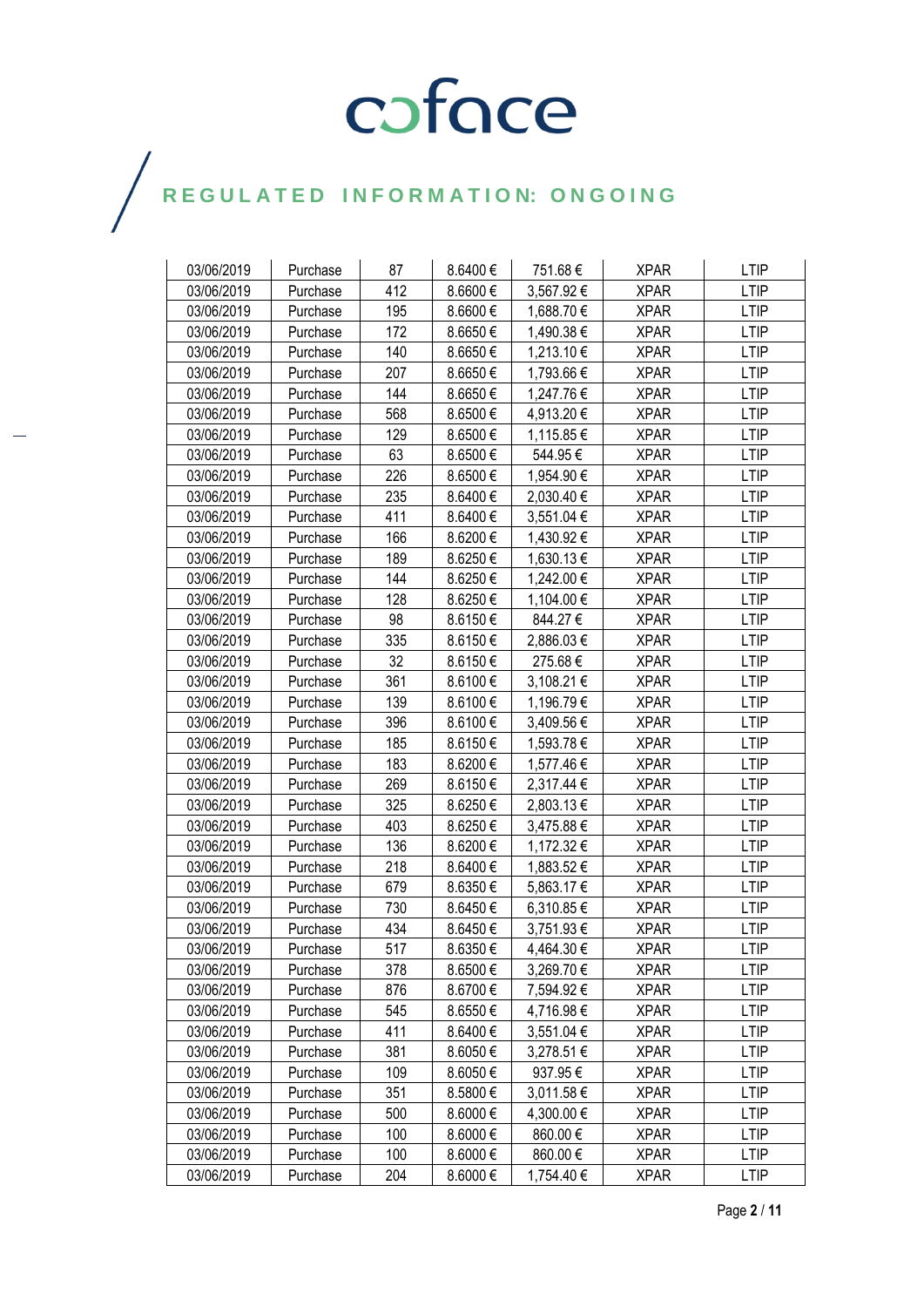| 03/06/2019       | Purchase | 65     | 8.6000€      | 559.00€    | <b>XPAR</b> | <b>LTIP</b> |
|------------------|----------|--------|--------------|------------|-------------|-------------|
| 03/06/2019       | Purchase | 231    | 8.6000€      | 1,986.60 € | <b>XPAR</b> | <b>LTIP</b> |
| 03/06/2019       | Purchase | 361    | 8.6000€      | 3,104.60 € | <b>XPAR</b> | <b>LTIP</b> |
| 03/06/2019       | Purchase | 239    | 8.6000€      | 2,055.40 € | <b>XPAR</b> | <b>LTIP</b> |
| 03/06/2019       | Purchase | 361    | 8.6000€      | 3,104.60 € | <b>XPAR</b> | <b>LTIP</b> |
| 03/06/2019       | Purchase | 126    | 8.6000€      | 1,083.60 € | <b>XPAR</b> | <b>LTIP</b> |
| Total 03/06/2019 |          | 24,129 | 8.6139€      | 207,845€   | <b>XPAR</b> | <b>LTIP</b> |
| 04/06/2019       | Purchase | 66     | 8.6050€      | 567.93€    | <b>XPAR</b> | <b>LTIP</b> |
| 04/06/2019       | Purchase | 325    | 8.6050€      | 2,796.63 € | <b>XPAR</b> | <b>LTIP</b> |
| 04/06/2019       | Purchase | 662    | 8.6000€      | 5,693.20 € | <b>XPAR</b> | <b>LTIP</b> |
| 04/06/2019       | Purchase | 110    | 8.6050€      | 946.55€    | <b>XPAR</b> | <b>LTIP</b> |
| 04/06/2019       | Purchase | 900    | 8.6250€      | 7,762.50€  | <b>XPAR</b> | <b>LTIP</b> |
| 04/06/2019       | Purchase | 462    | 8.6400€      | 3,991.68€  | <b>XPAR</b> | <b>LTIP</b> |
| 04/06/2019       | Purchase | 17     | 8.6250€      | 146.63€    | <b>XPAR</b> | <b>LTIP</b> |
| 04/06/2019       | Purchase | 609    | 8.6250€      | 5,252.63 € | <b>XPAR</b> | <b>LTIP</b> |
| 04/06/2019       | Purchase | 73     | 8.6300€      | 629.99€    | <b>XPAR</b> | <b>LTIP</b> |
| 04/06/2019       | Purchase | 429    | 8.6300€      | 3,702.27 € | XPAR        | LTIP        |
| 04/06/2019       | Purchase | 81     | 8.6250€      | 698.63€    | <b>XPAR</b> | <b>LTIP</b> |
| 04/06/2019       | Purchase | 457    | 8.6250€      | 3,941.63 € | <b>XPAR</b> | <b>LTIP</b> |
| 04/06/2019       | Purchase | 506    | 8.6350€      | 4,369.31 € | <b>XPAR</b> | <b>LTIP</b> |
| 04/06/2019       | Purchase | 321    | 8.6050€      | 2,762.21 € | <b>XPAR</b> | <b>LTIP</b> |
| 04/06/2019       | Purchase | 437    | 8.6300€      | 3,771.31 € | XPAR        | <b>LTIP</b> |
| 04/06/2019       | Purchase | 274    | 8.6450€      | 2,368.73€  | <b>XPAR</b> | <b>LTIP</b> |
| 04/06/2019       | Purchase | 234    | 8.6450€      | 2,022.93€  | <b>XPAR</b> | <b>LTIP</b> |
| 04/06/2019       | Purchase | 515    | 8.6550€      | 4,457.33 € | <b>XPAR</b> | <b>LTIP</b> |
| 04/06/2019       | Purchase | 446    | 8.6400€      | 3,853.44 € | <b>XPAR</b> | <b>LTIP</b> |
| 04/06/2019       | Purchase | 38     | 8.6400€      | 328.32€    | <b>XPAR</b> | <b>LTIP</b> |
| 04/06/2019       | Purchase | 500    | 8.6950€      | 4,347.50 € | <b>XPAR</b> | <b>LTIP</b> |
| 04/06/2019       | Purchase | 843    | 8.7100€      | 7,342.53 € | <b>XPAR</b> | <b>LTIP</b> |
| 04/06/2019       | Purchase | 487    | 8.7100€      | 4,241.77 € | <b>XPAR</b> | <b>LTIP</b> |
| 04/06/2019       | Purchase | 423    | 8.6700€      | 3,667.41 € | <b>XPAR</b> | <b>LTIP</b> |
| 04/06/2019       | Purchase | 470    | 8.6450€      | 4,063.15€  | <b>XPAR</b> | <b>LTIP</b> |
| 04/06/2019       | Purchase | 137    | 8.6400€      | 1,183.68 € | <b>XPAR</b> | <b>LTIP</b> |
| 04/06/2019       | Purchase | 236    | 8.6400€      | 2,039.04 € | <b>XPAR</b> | <b>LTIP</b> |
| 04/06/2019       | Purchase | 383    | $8.6600 \in$ | 3,316.78 € | <b>XPAR</b> | LTIP        |
| 04/06/2019       | Purchase | 90     | 8.6600€      | 779.40€    | <b>XPAR</b> | <b>LTIP</b> |
| 04/06/2019       | Purchase | 51     | 8.6900€      | 443.19€    | <b>XPAR</b> | <b>LTIP</b> |
| 04/06/2019       | Purchase | 266    | 8.6950€      | 2,312.87 € | <b>XPAR</b> | <b>LTIP</b> |
| 04/06/2019       | Purchase | 185    | 8.6950€      | 1,608.58 € | <b>XPAR</b> | <b>LTIP</b> |
| 04/06/2019       | Purchase | 339    | 8.7000€      | 2,949.30 € | <b>XPAR</b> | <b>LTIP</b> |
| 04/06/2019       | Purchase | 436    | 8.7300€      | 3,806.28€  | <b>XPAR</b> | <b>LTIP</b> |
| 04/06/2019       | Purchase | 568    | 8.7200€      | 4,952.96 € | <b>XPAR</b> | <b>LTIP</b> |
| 04/06/2019       | Purchase | 124    | 8.7300€      | 1,082.52€  | <b>XPAR</b> | <b>LTIP</b> |
| 04/06/2019       | Purchase | 561    | 8.7300€      | 4,897.53 € | <b>XPAR</b> | <b>LTIP</b> |
| 04/06/2019       | Purchase | 564    | 8.7150€      | 4,915.26 € | <b>XPAR</b> | <b>LTIP</b> |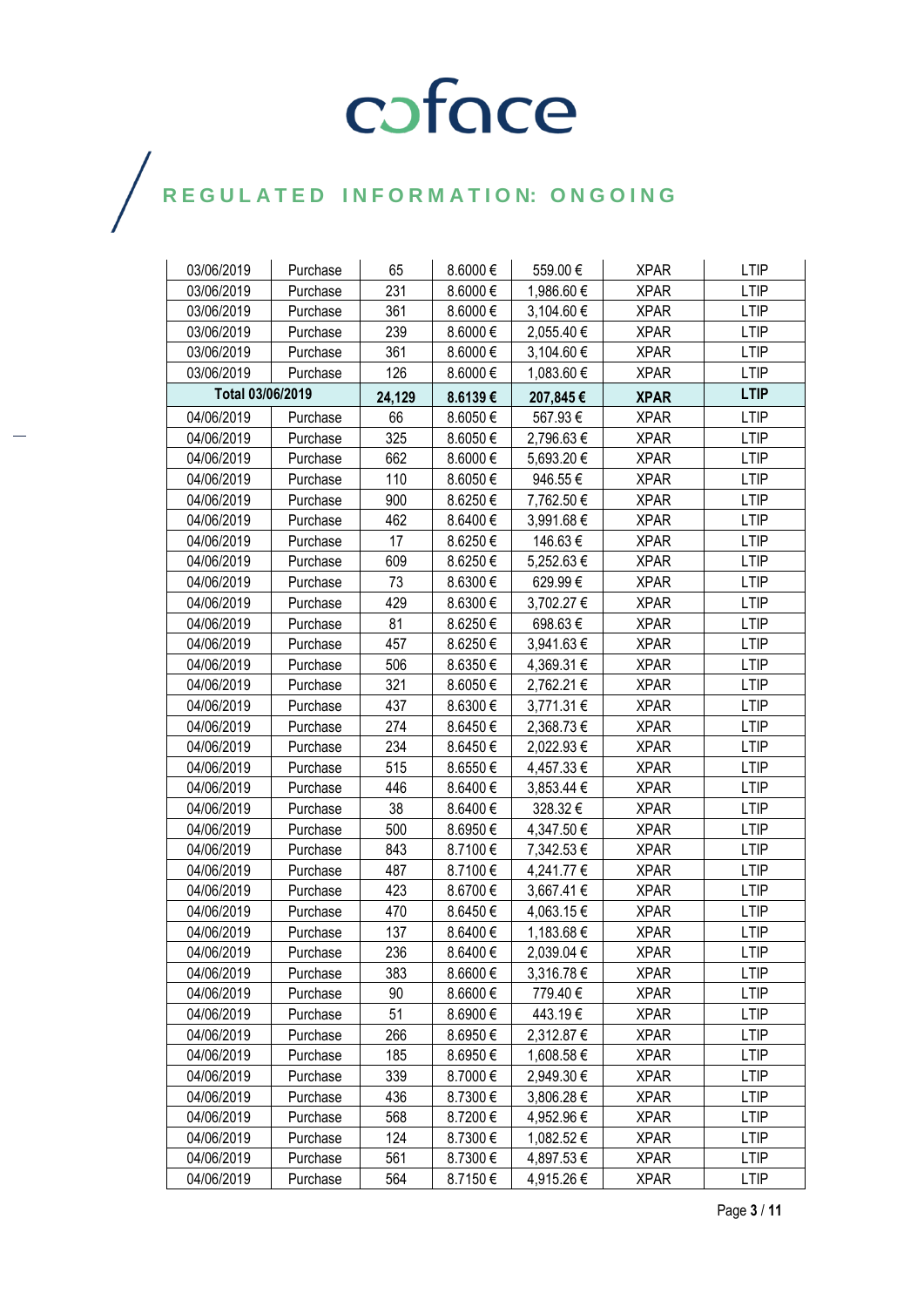| 04/06/2019       | Purchase | 785    | 8.6850€ | 6,817.73€  | <b>XPAR</b> | <b>LTIP</b> |
|------------------|----------|--------|---------|------------|-------------|-------------|
| 04/06/2019       | Purchase | 375    | 8.6800€ | 3,255.00€  | <b>XPAR</b> | <b>LTIP</b> |
| 04/06/2019       | Purchase | 381    | 8.7150€ | 3,320.42 € | <b>XPAR</b> | LTIP        |
| 04/06/2019       | Purchase | 191    | 8.7150€ | 1,664.57 € | <b>XPAR</b> | <b>LTIP</b> |
| 04/06/2019       | Purchase | 90     | 8.7150€ | 784.35€    | <b>XPAR</b> | <b>LTIP</b> |
| 04/06/2019       | Purchase | 411    | 8.7350€ | 3,590.09€  | <b>XPAR</b> | <b>LTIP</b> |
| 04/06/2019       | Purchase | 565    | 8.7200€ | 4,926.80 € | <b>XPAR</b> | <b>LTIP</b> |
| 04/06/2019       | Purchase | 575    | 8.7150€ | 5,011.13 € | <b>XPAR</b> | <b>LTIP</b> |
| 04/06/2019       | Purchase | 557    | 8.7150€ | 4,854.26€  | <b>XPAR</b> | <b>LTIP</b> |
| 04/06/2019       | Purchase | 538    | 8.7250€ | 4,694.05€  | <b>XPAR</b> | <b>LTIP</b> |
| 04/06/2019       | Purchase | 190    | 8.7250€ | 1,657.75€  | <b>XPAR</b> | <b>LTIP</b> |
| 04/06/2019       | Purchase | 281    | 8.7250€ | 2,451.73 € | <b>XPAR</b> | LTIP        |
| 04/06/2019       | Purchase | 388    | 8.7200€ | 3,383.36 € | <b>XPAR</b> | <b>LTIP</b> |
| 04/06/2019       | Purchase | 3      | 8.7200€ | 26.16€     | <b>XPAR</b> | <b>LTIP</b> |
| 04/06/2019       | Purchase | 481    | 8.7250€ | 4,196.73 € | <b>XPAR</b> | <b>LTIP</b> |
| 04/06/2019       | Purchase | 591    | 8.7200€ | 5,153.52 € | <b>XPAR</b> | <b>LTIP</b> |
| 04/06/2019       | Purchase | 99     | 8.7250€ | 863.78€    | <b>XPAR</b> | LTIP        |
| 04/06/2019       | Purchase | 419    | 8.7250€ | 3,655.78€  | <b>XPAR</b> | <b>LTIP</b> |
| 04/06/2019       | Purchase | 127    | 8.7200€ | 1,107.44 € | <b>XPAR</b> | <b>LTIP</b> |
| 04/06/2019       | Purchase | 88     | 8.7300€ | 768.24€    | <b>XPAR</b> | <b>LTIP</b> |
| 04/06/2019       | Purchase | 170    | 8.7300€ | 1,484.10 € | <b>XPAR</b> | <b>LTIP</b> |
| 04/06/2019       | Purchase | 435    | 8.7350€ | 3,799.73€  | <b>XPAR</b> | <b>LTIP</b> |
| 04/06/2019       | Purchase | 75     | 8.7350€ | 655.13€    | <b>XPAR</b> | <b>LTIP</b> |
| 04/06/2019       | Purchase | 290    | 8.7350€ | 2,533.15€  | <b>XPAR</b> | LTIP        |
| 04/06/2019       | Purchase | 215    | 8.7350€ | 1,878.03 € | <b>XPAR</b> | <b>LTIP</b> |
| 04/06/2019       | Purchase | 130    | 8.7350€ | 1,135.55 € | <b>XPAR</b> | <b>LTIP</b> |
| 04/06/2019       | Purchase | 31     | 8.7350€ | 270.79€    | <b>XPAR</b> | <b>LTIP</b> |
| 04/06/2019       | Purchase | 38     | 8.7350€ | 331.93€    | <b>XPAR</b> | <b>LTIP</b> |
| 04/06/2019       | Purchase | 220    | 8.7400€ | 1,922.80 € | <b>XPAR</b> | <b>LTIP</b> |
| 04/06/2019       | Purchase | 248    | 8.7400€ | 2,167.52€  | <b>XPAR</b> | <b>LTIP</b> |
| 04/06/2019       | Purchase | 113    | 8.7400€ | 987.62€    | <b>XPAR</b> | <b>LTIP</b> |
| 04/06/2019       | Purchase | 99     | 8.7400€ | 865.26€    | <b>XPAR</b> | <b>LTIP</b> |
| 04/06/2019       | Purchase | 39     | 8.7400€ | 340.86€    | <b>XPAR</b> | <b>LTIP</b> |
| 04/06/2019       | Purchase | 23     | 8.7400€ | 201.02€    | <b>XPAR</b> | <b>LTIP</b> |
| 04/06/2019       | Purchase | 67     | 8.7400€ | 585.58€    | <b>XPAR</b> | <b>LTIP</b> |
| 04/06/2019       | Purchase | 254    | 8.7400€ | 2,219.96€  | <b>XPAR</b> | LTIP        |
| 04/06/2019       | Purchase | 49     | 8.7400€ | 428.26€    | <b>XPAR</b> | <b>LTIP</b> |
| 04/06/2019       | Purchase | 68     | 8.7400€ | 594.32€    | <b>XPAR</b> | <b>LTIP</b> |
| 04/06/2019       | Purchase | 120    | 8.7400€ | 1,048.80 € | <b>XPAR</b> | <b>LTIP</b> |
| 04/06/2019       | Purchase | 80     | 8.7400€ | 699.20€    | <b>XPAR</b> | <b>LTIP</b> |
| 04/06/2019       | Purchase | 177    | 8.7400€ | 1,546.98 € | <b>XPAR</b> | LTIP        |
| Total 04/06/2019 |          | 23,701 | 8.6871€ | 205,893€   | <b>XPAR</b> | <b>LTIP</b> |
| 05/06/2019       | Purchase | 100    | 8.7550€ | 875.50€    | <b>XPAR</b> | <b>LTIP</b> |
| 05/06/2019       | Purchase | 99     | 8.7500€ | 866.25€    | <b>XPAR</b> | <b>LTIP</b> |
| 05/06/2019       | Purchase | 449    | 8.7500€ | 3,928.75€  | <b>XPAR</b> | <b>LTIP</b> |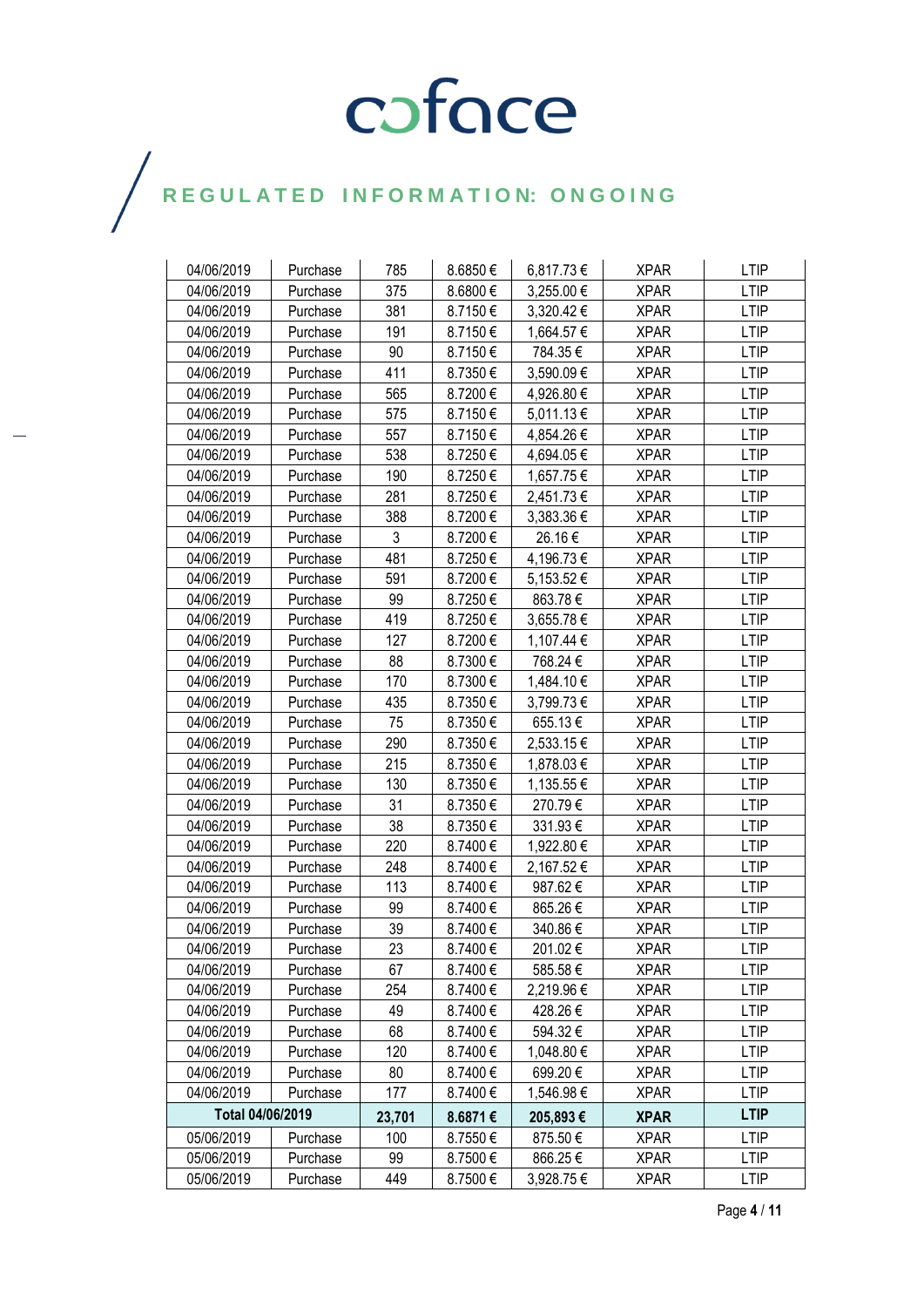| 05/06/2019 | Purchase | 701 | 8.8050€      | 6,172.31 € | <b>XPAR</b> | <b>LTIP</b> |
|------------|----------|-----|--------------|------------|-------------|-------------|
| 05/06/2019 | Purchase | 682 | 8.8250€      | 6,018.65 € | <b>XPAR</b> | <b>LTIP</b> |
| 05/06/2019 | Purchase | 67  | 8.8500€      | 592.95€    | <b>XPAR</b> | <b>LTIP</b> |
| 05/06/2019 | Purchase | 200 | 8.8500€      | 1,770.00 € | <b>XPAR</b> | <b>LTIP</b> |
| 05/06/2019 | Purchase | 143 | 8.8500€      | 1,265.55€  | <b>XPAR</b> | <b>LTIP</b> |
| 05/06/2019 | Purchase | 374 | 8.8200€      | 3,298.68 € | <b>XPAR</b> | <b>LTIP</b> |
| 05/06/2019 | Purchase | 446 | 8.8250€      | 3,935.95 € | <b>XPAR</b> | <b>LTIP</b> |
| 05/06/2019 | Purchase | 387 | 8.8200€      | 3,413.34 € | <b>XPAR</b> | LTIP        |
| 05/06/2019 | Purchase | 855 | 8.8000€      | 7,524.00 € | <b>XPAR</b> | <b>LTIP</b> |
| 05/06/2019 | Purchase | 585 | 8.7900€      | 5,142.15 € | <b>XPAR</b> | <b>LTIP</b> |
| 05/06/2019 | Purchase | 200 | 8.7800€      | 1,756.00 € | <b>XPAR</b> | <b>LTIP</b> |
| 05/06/2019 | Purchase | 298 | 8.7800€      | 2,616.44 € | <b>XPAR</b> | <b>LTIP</b> |
| 05/06/2019 | Purchase | 515 | 8.7500€      | 4,506.25 € | <b>XPAR</b> | <b>LTIP</b> |
| 05/06/2019 | Purchase | 345 | 8.7900€      | 3,032.55 € | <b>XPAR</b> | LTIP        |
| 05/06/2019 | Purchase | 19  | 8.7900€      | 167.01€    | <b>XPAR</b> | <b>LTIP</b> |
| 05/06/2019 | Purchase | 246 | 8.7900€      | 2,162.34 € | <b>XPAR</b> | <b>LTIP</b> |
| 05/06/2019 | Purchase | 461 | 8.7900€      | 4,052.19€  | <b>XPAR</b> | LTIP        |
| 05/06/2019 | Purchase | 148 | 8.7900€      | 1,300.92 € | <b>XPAR</b> | <b>LTIP</b> |
| 05/06/2019 | Purchase | 507 | 8.7900€      | 4,456.53€  | <b>XPAR</b> | <b>LTIP</b> |
| 05/06/2019 | Purchase | 416 | 8.7900€      | 3,656.64 € | <b>XPAR</b> | <b>LTIP</b> |
| 05/06/2019 | Purchase | 144 | 8.7900€      | 1,265.76 € | <b>XPAR</b> | <b>LTIP</b> |
| 05/06/2019 | Purchase | 318 | 8.7900€      | 2,795.22 € | <b>XPAR</b> | <b>LTIP</b> |
| 05/06/2019 | Purchase | 376 | 8.7800€      | 3,301.28 € | <b>XPAR</b> | <b>LTIP</b> |
| 05/06/2019 | Purchase | 177 | 8.7900€      | 1,555.83 € | <b>XPAR</b> | <b>LTIP</b> |
| 05/06/2019 | Purchase | 743 | 8.7850€      | 6,527.26€  | <b>XPAR</b> | <b>LTIP</b> |
| 05/06/2019 | Purchase | 300 | 8.7900€      | 2,637.00 € | <b>XPAR</b> | LTIP        |
| 05/06/2019 | Purchase | 9   | 8.7900€      | 79.11€     | <b>XPAR</b> | <b>LTIP</b> |
| 05/06/2019 | Purchase | 36  | 8.7900€      | 316.44€    | <b>XPAR</b> | <b>LTIP</b> |
| 05/06/2019 | Purchase | 300 | 8.8000€      | 2,640.00 € | <b>XPAR</b> | <b>LTIP</b> |
| 05/06/2019 | Purchase | 130 | 8.8250€      | 1,147.25 € | <b>XPAR</b> | <b>LTIP</b> |
| 05/06/2019 | Purchase | 130 | 8.8250€      | 1,147.25€  | <b>XPAR</b> | LTIP        |
| 05/06/2019 | Purchase | 140 | 8.8250€      | 1,235.50 € | <b>XPAR</b> | <b>LTIP</b> |
| 05/06/2019 | Purchase | 140 | 8.8250€      | 1,235.50 € | <b>XPAR</b> | <b>LTIP</b> |
| 05/06/2019 | Purchase | 1   | 8.8250€      | 8.83€      | <b>XPAR</b> | <b>LTIP</b> |
| 05/06/2019 | Purchase | 85  | 8.8100€      | 748.85€    | <b>XPAR</b> | <b>LTIP</b> |
| 05/06/2019 | Purchase | 419 | 8.8100€      | 3,691.39€  | <b>XPAR</b> | <b>LTIP</b> |
| 05/06/2019 | Purchase | 362 | 8.8150€      | 3,191.03 € | <b>XPAR</b> | <b>LTIP</b> |
| 05/06/2019 | Purchase | 97  | 8.8250€      | 856.03€    | <b>XPAR</b> | LTIP        |
| 05/06/2019 | Purchase | 35  | 8.8300€      | 309.05€    | <b>XPAR</b> | <b>LTIP</b> |
| 05/06/2019 | Purchase | 76  | 8.8200€      | 670.32€    | <b>XPAR</b> | <b>LTIP</b> |
| 05/06/2019 | Purchase | 268 | 8.8200€      | 2,363.76 € | <b>XPAR</b> | LTIP        |
| 05/06/2019 | Purchase | 355 | 8.8200€      | 3,131.10 € | <b>XPAR</b> | <b>LTIP</b> |
| 05/06/2019 | Purchase | 503 | $8.8200 \in$ | 4,436.46€  | <b>XPAR</b> | LTIP        |
| 05/06/2019 | Purchase | 908 | 8.8100€      | 7,999.48 € | <b>XPAR</b> | <b>LTIP</b> |
| 05/06/2019 | Purchase | 384 | 8.8200€      | 3,386.88 € | <b>XPAR</b> | <b>LTIP</b> |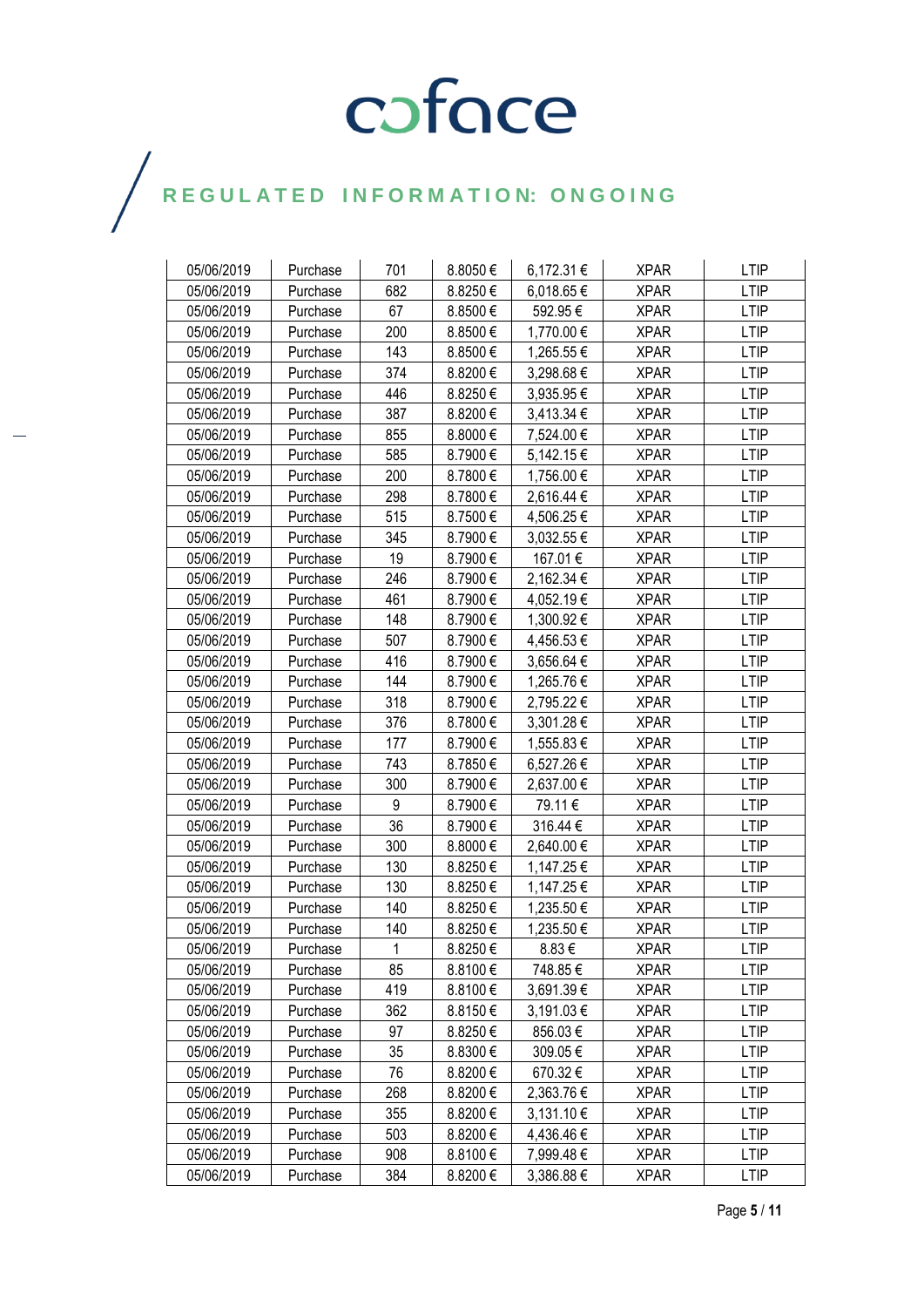| 05/06/2019       | Purchase | 132            | 8.8000€ | 1,161.60 € | <b>XPAR</b> | <b>LTIP</b> |
|------------------|----------|----------------|---------|------------|-------------|-------------|
| 05/06/2019       | Purchase | 409            | 8.8000€ | 3,599.20€  | <b>XPAR</b> | <b>LTIP</b> |
| 05/06/2019       | Purchase | 410            | 8.8000€ | 3,608.00 € | <b>XPAR</b> | <b>LTIP</b> |
| 05/06/2019       | Purchase | 23             | 8.7950€ | 202.29€    | <b>XPAR</b> | <b>LTIP</b> |
| 05/06/2019       | Purchase | 10             | 8.7950€ | 87.95€     | <b>XPAR</b> | <b>LTIP</b> |
| 05/06/2019       | Purchase | 1              | 8.8150€ | 8.82€      | <b>XPAR</b> | <b>LTIP</b> |
| 05/06/2019       | Purchase | 463            | 8.8150€ | 4,081.35€  | <b>XPAR</b> | <b>LTIP</b> |
| 05/06/2019       | Purchase | 545            | 8.8100€ | 4,801.45 € | <b>XPAR</b> | <b>LTIP</b> |
| 05/06/2019       | Purchase | 471            | 8.8300€ | 4,158.93€  | <b>XPAR</b> | <b>LTIP</b> |
| 05/06/2019       | Purchase | 634            | 8.8350€ | 5,601.39€  | <b>XPAR</b> | <b>LTIP</b> |
| 05/06/2019       | Purchase | 109            | 8.8350€ | 963.02€    | <b>XPAR</b> | <b>LTIP</b> |
| 05/06/2019       | Purchase | 173            | 8.8350€ | 1,528.46 € | <b>XPAR</b> | <b>LTIP</b> |
| 05/06/2019       | Purchase | 348            | 8.8350€ | 3,074.58 € | <b>XPAR</b> | <b>LTIP</b> |
| 05/06/2019       | Purchase | 350            | 8.8400€ | 3,094.00 € | <b>XPAR</b> | <b>LTIP</b> |
| 05/06/2019       | Purchase | 664            | 8.8300€ | 5,863.12€  | <b>XPAR</b> | <b>LTIP</b> |
| 05/06/2019       | Purchase | 581            | 8.8150€ | 5,121.52 € | <b>XPAR</b> | <b>LTIP</b> |
| 05/06/2019       | Purchase | 89             | 8.8050€ | 783.65€    | <b>XPAR</b> | <b>LTIP</b> |
| 05/06/2019       | Purchase | 782            | 8.8050€ | 6,885.51€  | <b>XPAR</b> | <b>LTIP</b> |
| 05/06/2019       | Purchase | $\overline{4}$ | 8.8050€ | 35.22€     | XPAR        | <b>LTIP</b> |
| 05/06/2019       | Purchase | 150            | 8.8150€ | 1,322.25 € | <b>XPAR</b> | <b>LTIP</b> |
| 05/06/2019       | Purchase | 628            | 8.8050€ | 5,529.54 € | <b>XPAR</b> | <b>LTIP</b> |
| 05/06/2019       | Purchase | 137            | 8.7950€ | 1,204.92€  | <b>XPAR</b> | <b>LTIP</b> |
| 05/06/2019       | Purchase | 216            | 8.7950€ | 1,899.72€  | <b>XPAR</b> | <b>LTIP</b> |
| 05/06/2019       | Purchase | 24             | 8.7950€ | 211.08€    | XPAR        | <b>LTIP</b> |
| 05/06/2019       | Purchase | 121            | 8.7900€ | 1,063.59€  | <b>XPAR</b> | <b>LTIP</b> |
| 05/06/2019       | Purchase | 250            | 8.7900€ | 2,197.50€  | <b>XPAR</b> | <b>LTIP</b> |
| 05/06/2019       | Purchase | 482            | 8.7900€ | 4,236.78€  | <b>XPAR</b> | <b>LTIP</b> |
| 05/06/2019       | Purchase | 296            | 8.7900€ | 2,601.84 € | <b>XPAR</b> | <b>LTIP</b> |
| 05/06/2019       | Purchase | 247            | 8.7900€ | 2,171.13€  | <b>XPAR</b> | <b>LTIP</b> |
| Total 05/06/2019 |          | 23,428         | 8.8051€ | 206,286€   | <b>XPAR</b> | <b>LTIP</b> |
| 06/06/2019       | Purchase | 200            | 8.8900€ | 1,778.00 € | <b>XPAR</b> | <b>LTIP</b> |
| 06/06/2019       | Purchase | 119            | 8.8900€ | 1,057.91 € | <b>XPAR</b> | <b>LTIP</b> |
| 06/06/2019       | Purchase | 571            | 8.8700€ | 5,064.77 € | <b>XPAR</b> | <b>LTIP</b> |
| 06/06/2019       | Purchase | 432            | 8.8750€ | 3,834.00 € | <b>XPAR</b> | <b>LTIP</b> |
| 06/06/2019       | Purchase | 180            | 8.9300€ | 1,607.40 € | <b>XPAR</b> | <b>LTIP</b> |
| 06/06/2019       | Purchase | 180            | 8.9300€ | 1,607.40 € | <b>XPAR</b> | <b>LTIP</b> |
| 06/06/2019       | Purchase | 156            | 8.9400€ | 1,394.64 € | <b>XPAR</b> | <b>LTIP</b> |
| 06/06/2019       | Purchase | 249            | 8.9400€ | 2,226.06 € | <b>XPAR</b> | <b>LTIP</b> |
| 06/06/2019       | Purchase | 164            | 8.9500€ | 1,467.80 € | <b>XPAR</b> | <b>LTIP</b> |
| 06/06/2019       | Purchase | 200            | 8.9500€ | 1,790.00 € | <b>XPAR</b> | <b>LTIP</b> |
| 06/06/2019       | Purchase | 543            | 8.9550€ | 4,862.57 € | <b>XPAR</b> | <b>LTIP</b> |
| 06/06/2019       | Purchase | 365            | 8.9600€ | 3,270.40 € | <b>XPAR</b> | <b>LTIP</b> |
| 06/06/2019       | Purchase | 483            | 8.9550€ | 4,325.27 € | <b>XPAR</b> | <b>LTIP</b> |
| 06/06/2019       | Purchase | 116            | 8.9300€ | 1,035.88 € | <b>XPAR</b> | <b>LTIP</b> |
| 06/06/2019       | Purchase | 649            | 8.9300€ | 5,795.57€  | <b>XPAR</b> | <b>LTIP</b> |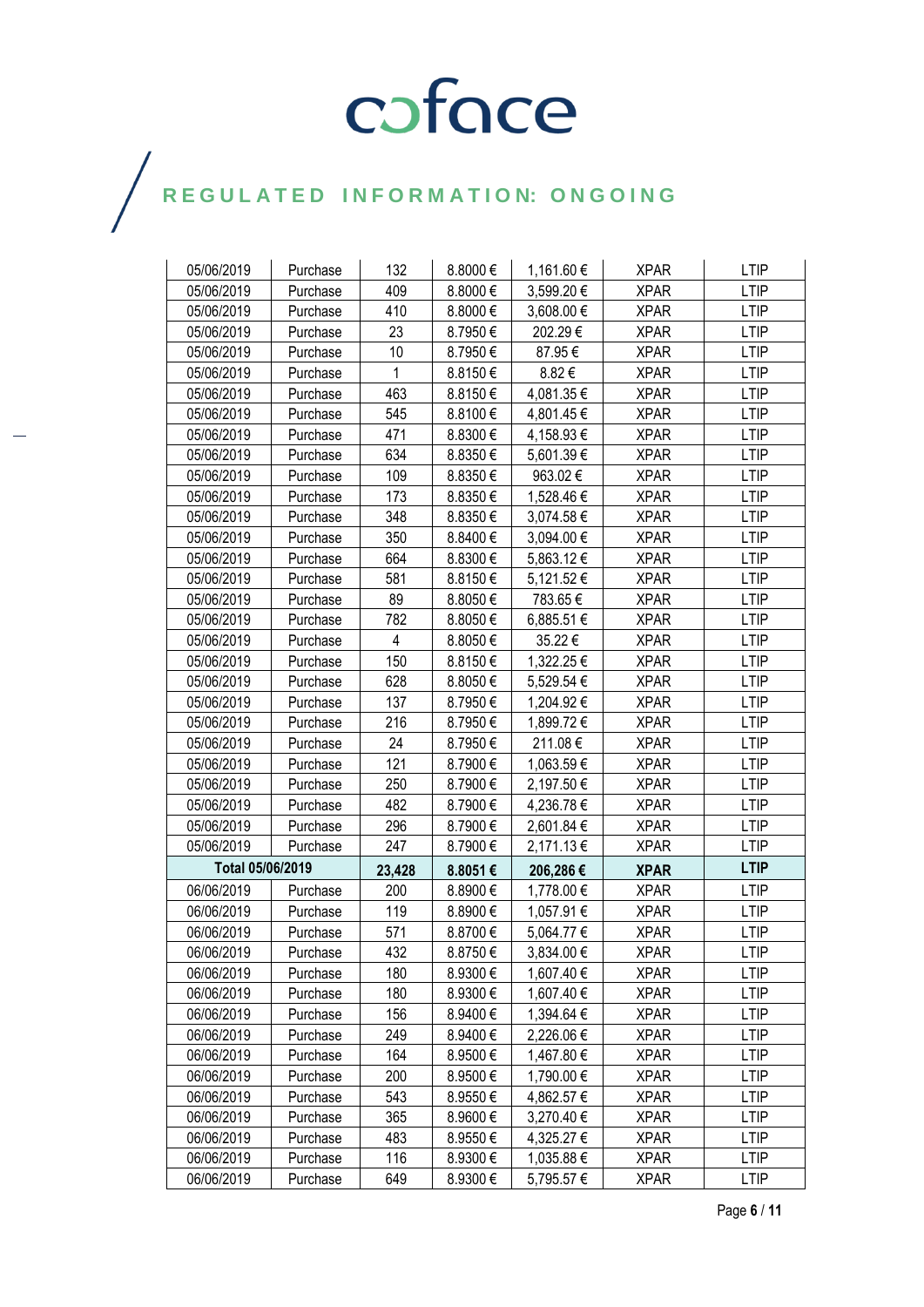| 06/06/2019 | Purchase | 100 | 8.9150€ | 891.50€        | <b>XPAR</b> | <b>LTIP</b> |
|------------|----------|-----|---------|----------------|-------------|-------------|
| 06/06/2019 | Purchase | 427 | 8.9150€ | 3,806.71 €     | <b>XPAR</b> | <b>LTIP</b> |
| 06/06/2019 | Purchase | 446 | 8.9200€ | 3,978.32€      | <b>XPAR</b> | LTIP        |
| 06/06/2019 | Purchase | 50  | 8.9200€ | 446.00€        | <b>XPAR</b> | <b>LTIP</b> |
| 06/06/2019 | Purchase | 782 | 8.9050€ | 6,963.71€      | <b>XPAR</b> | <b>LTIP</b> |
| 06/06/2019 | Purchase | 553 | 8.8900€ | 4,916.17€      | <b>XPAR</b> | <b>LTIP</b> |
| 06/06/2019 | Purchase | 329 | 8.9150€ | 2,933.04 €     | <b>XPAR</b> | <b>LTIP</b> |
| 06/06/2019 | Purchase | 38  | 8.9150€ | 338.77€        | <b>XPAR</b> | <b>LTIP</b> |
| 06/06/2019 | Purchase | 269 | 8.9150€ | 2,398.14 €     | <b>XPAR</b> | <b>LTIP</b> |
| 06/06/2019 | Purchase | 109 | 8.9150€ | 971.74€        | <b>XPAR</b> | <b>LTIP</b> |
| 06/06/2019 | Purchase | 200 | 8.9300€ | 1,786.00 €     | <b>XPAR</b> | <b>LTIP</b> |
| 06/06/2019 | Purchase | 100 | 8.9300€ | 893.00€        | <b>XPAR</b> | LTIP        |
| 06/06/2019 | Purchase | 52  | 8.9200€ | 463.84€        | <b>XPAR</b> | <b>LTIP</b> |
| 06/06/2019 | Purchase | 476 | 8.9200€ | 4,245.92€      | <b>XPAR</b> | <b>LTIP</b> |
| 06/06/2019 | Purchase | 498 | 8.9200€ | 4,442.16€      | <b>XPAR</b> | <b>LTIP</b> |
| 06/06/2019 | Purchase | 343 | 8.9250€ | 3,061.28 €     | <b>XPAR</b> | <b>LTIP</b> |
| 06/06/2019 | Purchase | 389 | 8.9300€ | 3,473.77 €     | <b>XPAR</b> | LTIP        |
| 06/06/2019 | Purchase | 51  | 8.9300€ | 455.43€        | <b>XPAR</b> | <b>LTIP</b> |
| 06/06/2019 | Purchase | 100 | 8.9300€ | 893.00€        | <b>XPAR</b> | <b>LTIP</b> |
| 06/06/2019 | Purchase | 409 | 8.9400€ | 3,656.46€      | <b>XPAR</b> | <b>LTIP</b> |
| 06/06/2019 | Purchase | 357 | 8.9400€ | 3,191.58 €     | <b>XPAR</b> | <b>LTIP</b> |
| 06/06/2019 | Purchase | 366 | 8.9400€ | 3,272.04 €     | <b>XPAR</b> | <b>LTIP</b> |
| 06/06/2019 | Purchase | 300 | 8.9300€ | 2,679.00 €     | <b>XPAR</b> | <b>LTIP</b> |
| 06/06/2019 | Purchase | 190 | 8.9300€ | 1,696.70 €     | <b>XPAR</b> | <b>LTIP</b> |
| 06/06/2019 | Purchase | 258 | 8.9350€ | 2,305.23€      | <b>XPAR</b> | <b>LTIP</b> |
| 06/06/2019 | Purchase | 87  | 8.9350€ | 777.35€        | <b>XPAR</b> | <b>LTIP</b> |
| 06/06/2019 | Purchase | 299 | 8.9250€ | 2,668.58€      | <b>XPAR</b> | <b>LTIP</b> |
| 06/06/2019 | Purchase | 191 | 8.9250€ | 1,704.68 €     | <b>XPAR</b> | <b>LTIP</b> |
| 06/06/2019 | Purchase | 225 | 8.9000€ | 2,002.50 €     | <b>XPAR</b> | <b>LTIP</b> |
| 06/06/2019 | Purchase | 136 | 8.9000€ | 1,210.40 €     | <b>XPAR</b> | <b>LTIP</b> |
| 06/06/2019 | Purchase | 467 | 8.9050€ | 4,158.64 €     | <b>XPAR</b> | <b>LTIP</b> |
| 06/06/2019 | Purchase | 718 | 8.8950€ | 6,386.61 €     | <b>XPAR</b> | <b>LTIP</b> |
| 06/06/2019 | Purchase | 445 | 8.8750€ | 3,949.38€      | <b>XPAR</b> | <b>LTIP</b> |
| 06/06/2019 | Purchase | 347 | 8.8550€ | 3,072.69€      | <b>XPAR</b> | <b>LTIP</b> |
| 06/06/2019 | Purchase | 341 | 8.8200€ | 3,007.62 €     | <b>XPAR</b> | <b>LTIP</b> |
| 06/06/2019 | Purchase | 22  | 8.8400€ | 194.48 €       | <b>XPAR</b> | LTIP        |
| 06/06/2019 | Purchase | 383 | 8.8400€ | 3,385.72€      | <b>XPAR</b> | <b>LTIP</b> |
| 06/06/2019 | Purchase | 46  | 8.8100€ | 405.26€        | <b>XPAR</b> | <b>LTIP</b> |
| 06/06/2019 | Purchase | 160 | 8.8300€ | 1,412.80 €     | <b>XPAR</b> | <b>LTIP</b> |
| 06/06/2019 | Purchase | 361 | 8.8200€ | 3,184.02 €     | <b>XPAR</b> | <b>LTIP</b> |
| 06/06/2019 | Purchase | 352 | 8.8200€ | $3,104.64 \in$ | <b>XPAR</b> | <b>LTIP</b> |
| 06/06/2019 | Purchase | 27  | 8.8250€ | 238.28€        | <b>XPAR</b> | <b>LTIP</b> |
| 06/06/2019 | Purchase | 808 | 8.8200€ | 7,126.56 €     | <b>XPAR</b> | LTIP        |
| 06/06/2019 | Purchase | 181 | 8.8200€ | 1,596.42 €     | <b>XPAR</b> | <b>LTIP</b> |
| 06/06/2019 | Purchase | 264 | 8.8050€ | 2,324.52 €     | <b>XPAR</b> | <b>LTIP</b> |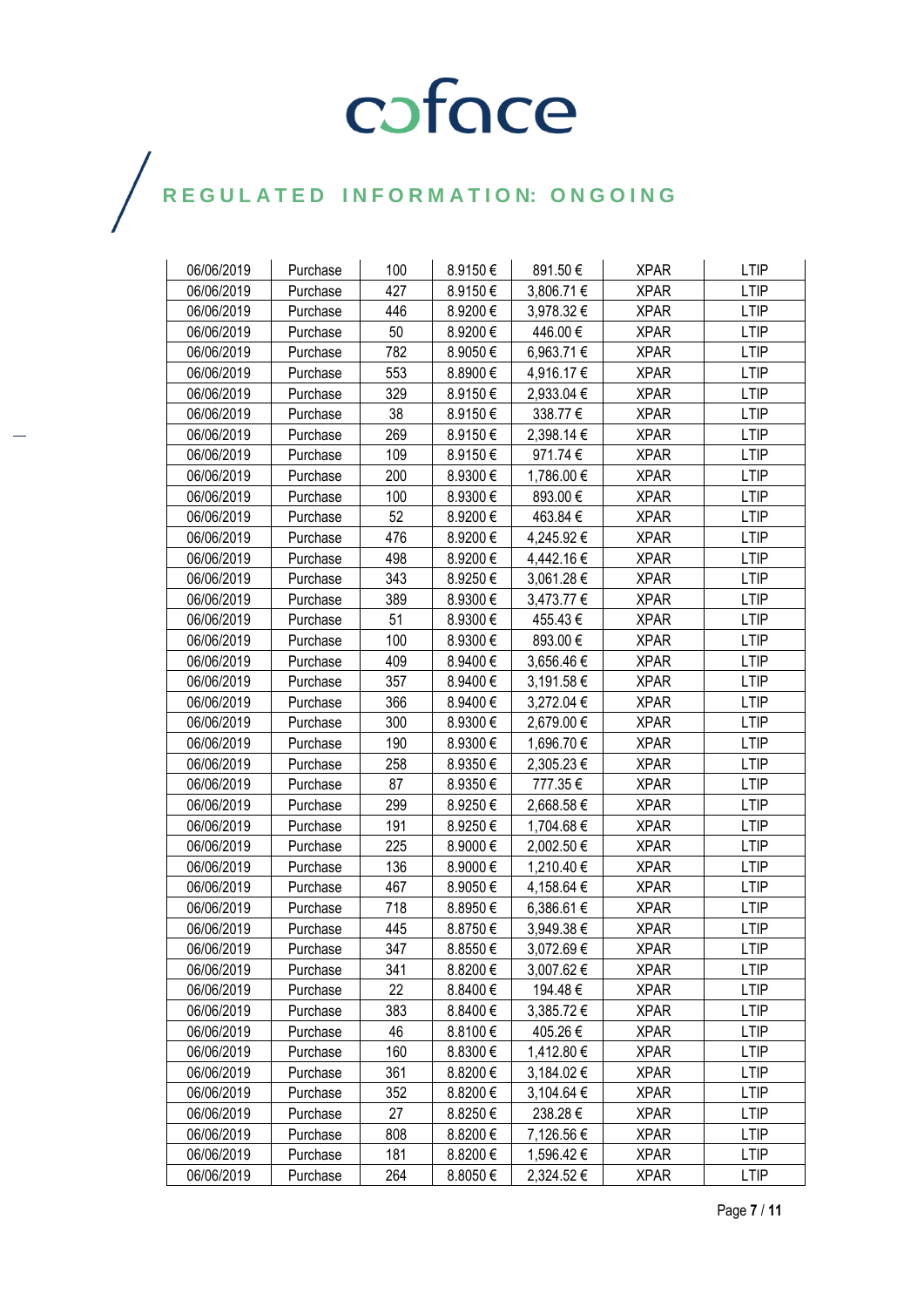| 06/06/2019       | Purchase | 293          | 8.8050€      | 2,579.87 € | <b>XPAR</b> | <b>LTIP</b> |
|------------------|----------|--------------|--------------|------------|-------------|-------------|
| 06/06/2019       | Purchase | 18           | 8.8050€      | 158.49€    | <b>XPAR</b> | <b>LTIP</b> |
| 06/06/2019       | Purchase | 536          | 8.8200€      | 4,727.52€  | <b>XPAR</b> | <b>LTIP</b> |
| 06/06/2019       | Purchase | 160          | 8.8300€      | 1,412.80 € | <b>XPAR</b> | <b>LTIP</b> |
| 06/06/2019       | Purchase | 119          | 8.8300€      | 1,050.77€  | <b>XPAR</b> | <b>LTIP</b> |
| 06/06/2019       | Purchase | 587          | 8.8200€      | 5,177.34 € | <b>XPAR</b> | <b>LTIP</b> |
| 06/06/2019       | Purchase | 360          | 8.8100€      | 3,171.60 € | <b>XPAR</b> | <b>LTIP</b> |
| 06/06/2019       | Purchase | 348          | 8.8200€      | 3,069.36€  | <b>XPAR</b> | <b>LTIP</b> |
| 06/06/2019       | Purchase | 136          | 8.8150€      | 1,198.84 € | <b>XPAR</b> | <b>LTIP</b> |
| 06/06/2019       | Purchase | 469          | 8.8150€      | 4,134.24 € | <b>XPAR</b> | <b>LTIP</b> |
| 06/06/2019       | Purchase | 302          | 8.8100€      | 2,660.62€  | <b>XPAR</b> | <b>LTIP</b> |
| 06/06/2019       | Purchase | 363          | 8.8150€      | 3,199.85 € | <b>XPAR</b> | <b>LTIP</b> |
| 06/06/2019       | Purchase | 346          | 8.8100€      | 3,048.26 € | <b>XPAR</b> | <b>LTIP</b> |
| 06/06/2019       | Purchase | 693          | 8.7950€      | 6,094.94 € | <b>XPAR</b> | <b>LTIP</b> |
| 06/06/2019       | Purchase | 296          | 8.8100€      | 2,607.76€  | <b>XPAR</b> | <b>LTIP</b> |
| 06/06/2019       | Purchase | 347          | 8.8100€      | 3,057.07 € | <b>XPAR</b> | <b>LTIP</b> |
| 06/06/2019       | Purchase | 424          | 8.7950€      | 3,729.08€  | <b>XPAR</b> | LTIP        |
| 06/06/2019       | Purchase | 282          | 8.7950€      | 2,480.19€  | <b>XPAR</b> | <b>LTIP</b> |
| Total 06/06/2019 |          | 23,738       | 8.8780€      | 210,747€   | <b>XPAR</b> | <b>LTIP</b> |
| 07/06/2019       | Purchase | 500          | 8.7800€      | 4,390.00 € | <b>XPAR</b> | <b>LTIP</b> |
| 07/06/2019       | Purchase | 140          | 8.8250€      | 1,235.50 € | <b>XPAR</b> | <b>LTIP</b> |
| 07/06/2019       | Purchase | 351          | 8.8300€      | 3,099.33€  | <b>XPAR</b> | <b>LTIP</b> |
| 07/06/2019       | Purchase | 149          | 8.8300€      | 1,315.67 € | <b>XPAR</b> | <b>LTIP</b> |
| 07/06/2019       | Purchase | 140          | 8.8300€      | 1,236.20€  | <b>XPAR</b> | <b>LTIP</b> |
| 07/06/2019       | Purchase | 140          | 8.8300€      | 1,236.20 € | <b>XPAR</b> | <b>LTIP</b> |
| 07/06/2019       | Purchase | 430          | 8.8200€      | 3,792.60 € | <b>XPAR</b> | <b>LTIP</b> |
| 07/06/2019       | Purchase | 320          | 8.8050€      | 2,817.60€  | <b>XPAR</b> | <b>LTIP</b> |
| 07/06/2019       | Purchase | 190          | 8.8300€      | 1,677.70€  | <b>XPAR</b> | <b>LTIP</b> |
| 07/06/2019       | Purchase | 120          | 8.8350€      | 1,060.20 € | <b>XPAR</b> | <b>LTIP</b> |
| 07/06/2019       | Purchase | 64           | 8.8400€      | 565.76€    | <b>XPAR</b> | <b>LTIP</b> |
| 07/06/2019       | Purchase | 4            | 8.8400€      | 35.36€     | <b>XPAR</b> | <b>LTIP</b> |
| 07/06/2019       | Purchase | 120          | 8.8400€      | 1,060.80 € | <b>XPAR</b> | LTIP        |
| 07/06/2019       | Purchase | 140          | 8.8400€      | 1,237.60 € | <b>XPAR</b> | <b>LTIP</b> |
| 07/06/2019       | Purchase | 8            | 8.8450€      | 70.76€     | <b>XPAR</b> | <b>LTIP</b> |
| 07/06/2019       | Purchase | 140          | 8.8450€      | 1,238.30 € | <b>XPAR</b> | <b>LTIP</b> |
| 07/06/2019       | Purchase | 103          | 8.8500€      | 911.55€    | <b>XPAR</b> | <b>LTIP</b> |
| 07/06/2019       | Purchase | 103          | 8.8500€      | 911.55€    | <b>XPAR</b> | <b>LTIP</b> |
| 07/06/2019       | Purchase | 103          | 8.8500€      | 911.55€    | <b>XPAR</b> | LTIP        |
| 07/06/2019       | Purchase | 103          | 8.8500€      | 911.55€    | <b>XPAR</b> | <b>LTIP</b> |
| 07/06/2019       | Purchase | $\mathbf{1}$ | 8.8500€      | $8.85 \in$ | <b>XPAR</b> | <b>LTIP</b> |
| 07/06/2019       | Purchase | 425          | 8.8550€      | 3,763.38 € | <b>XPAR</b> | LTIP        |
| 07/06/2019       | Purchase | 422          | 8.8550€      | 3,736.81 € | <b>XPAR</b> | <b>LTIP</b> |
| 07/06/2019       | Purchase | 866          | 8.8550€      | 7,668.43 € | <b>XPAR</b> | LTIP        |
| 07/06/2019       | Purchase | 82           | $8.8600 \in$ | 726.52€    | <b>XPAR</b> | <b>LTIP</b> |
| 07/06/2019       | Purchase | 11           | 8.8600€      | 97.46€     | <b>XPAR</b> | <b>LTIP</b> |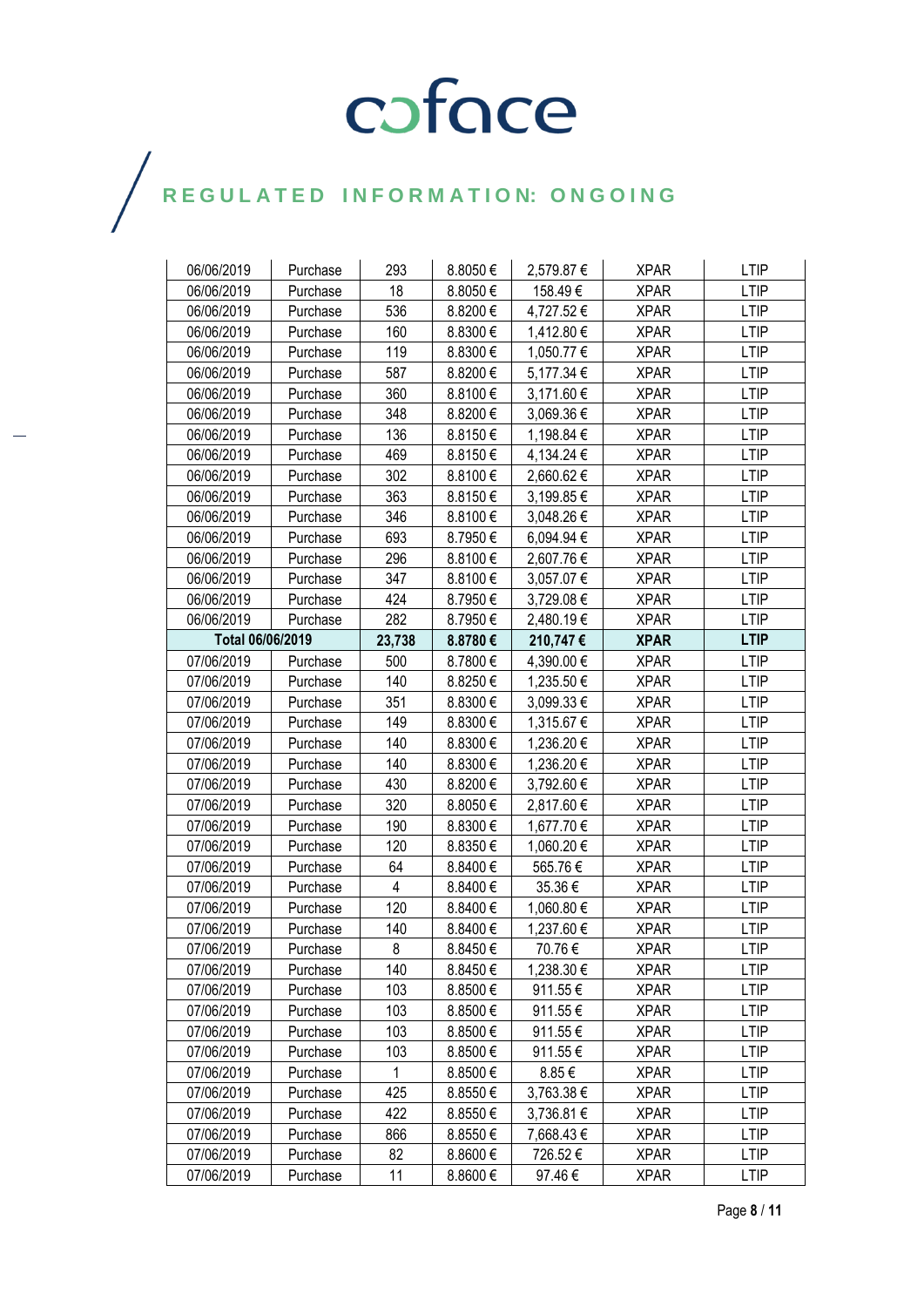| 07/06/2019 | Purchase | 77  | 8.8700€ | 682.99€        | <b>XPAR</b> | <b>LTIP</b> |
|------------|----------|-----|---------|----------------|-------------|-------------|
| 07/06/2019 | Purchase | 810 | 8.8700€ | 7,184.70 €     | <b>XPAR</b> | <b>LTIP</b> |
| 07/06/2019 | Purchase | 178 | 8.8700€ | 1,578.86 €     | <b>XPAR</b> | <b>LTIP</b> |
| 07/06/2019 | Purchase | 178 | 8.8700€ | 1,578.86 €     | <b>XPAR</b> | <b>LTIP</b> |
| 07/06/2019 | Purchase | 178 | 8.8700€ | 1,578.86 €     | <b>XPAR</b> | <b>LTIP</b> |
| 07/06/2019 | Purchase | 3   | 8.8800€ | 26.64 €        | <b>XPAR</b> | <b>LTIP</b> |
| 07/06/2019 | Purchase | 16  | 8.8800€ | 142.08€        | <b>XPAR</b> | <b>LTIP</b> |
| 07/06/2019 | Purchase | 714 | 8.8750€ | 6,336.75€      | <b>XPAR</b> | LTIP        |
| 07/06/2019 | Purchase | 47  | 8.8750€ | 417.13€        | <b>XPAR</b> | <b>LTIP</b> |
| 07/06/2019 | Purchase | 376 | 8.9000€ | 3,346.40 €     | <b>XPAR</b> | <b>LTIP</b> |
| 07/06/2019 | Purchase | 441 | 8.8800€ | 3,916.08€      | <b>XPAR</b> | <b>LTIP</b> |
| 07/06/2019 | Purchase | 26  | 8.8400€ | 229.84€        | <b>XPAR</b> | <b>LTIP</b> |
| 07/06/2019 | Purchase | 449 | 8.8400€ | 3,969.16€      | <b>XPAR</b> | <b>LTIP</b> |
| 07/06/2019 | Purchase | 381 | 8.8400€ | 3,368.04 €     | <b>XPAR</b> | <b>LTIP</b> |
| 07/06/2019 | Purchase | 82  | 8.8400€ | 724.88€        | <b>XPAR</b> | <b>LTIP</b> |
| 07/06/2019 | Purchase | 439 | 8.8300€ | 3,876.37 €     | <b>XPAR</b> | <b>LTIP</b> |
| 07/06/2019 | Purchase | 21  | 8.8300€ | 185.43€        | <b>XPAR</b> | LTIP        |
| 07/06/2019 | Purchase | 571 | 8.8350€ | 5,044.79€      | <b>XPAR</b> | <b>LTIP</b> |
| 07/06/2019 | Purchase | 433 | 8.8300€ | 3,823.39€      | <b>XPAR</b> | <b>LTIP</b> |
| 07/06/2019 | Purchase | 356 | 8.8200€ | 3,139.92 €     | <b>XPAR</b> | <b>LTIP</b> |
| 07/06/2019 | Purchase | 150 | 8.8100€ | 1,321.50 €     | <b>XPAR</b> | <b>LTIP</b> |
| 07/06/2019 | Purchase | 434 | 8.8050€ | 3,821.37 €     | <b>XPAR</b> | <b>LTIP</b> |
| 07/06/2019 | Purchase | 201 | 8.8050€ | 1,769.81 €     | <b>XPAR</b> | <b>LTIP</b> |
| 07/06/2019 | Purchase | 346 | 8.8200€ | 3,051.72€      | <b>XPAR</b> | <b>LTIP</b> |
| 07/06/2019 | Purchase | 411 | 8.8200€ | 3,625.02€      | <b>XPAR</b> | <b>LTIP</b> |
| 07/06/2019 | Purchase | 32  | 8.8200€ | 282.24€        | <b>XPAR</b> | <b>LTIP</b> |
| 07/06/2019 | Purchase | 138 | 8.8200€ | 1,217.16€      | <b>XPAR</b> | <b>LTIP</b> |
| 07/06/2019 | Purchase | 99  | 8.8200€ | 873.18€        | <b>XPAR</b> | <b>LTIP</b> |
| 07/06/2019 | Purchase | 49  | 8.8350€ | 432.92€        | <b>XPAR</b> | <b>LTIP</b> |
| 07/06/2019 | Purchase | 170 | 8.8350€ | 1,501.95 €     | <b>XPAR</b> | <b>LTIP</b> |
| 07/06/2019 | Purchase | 190 | 8.8300€ | 1,677.70 €     | <b>XPAR</b> | <b>LTIP</b> |
| 07/06/2019 | Purchase | 119 | 8.8350€ | 1,051.37 €     | <b>XPAR</b> | LTIP        |
| 07/06/2019 | Purchase | 36  | 8.8350€ | 318.06€        | <b>XPAR</b> | <b>LTIP</b> |
| 07/06/2019 | Purchase | 664 | 8.8150€ | 5,853.16€      | <b>XPAR</b> | <b>LTIP</b> |
| 07/06/2019 | Purchase | 480 | 8.8000€ | 4,224.00 €     | <b>XPAR</b> | <b>LTIP</b> |
| 07/06/2019 | Purchase | 280 | 8.8100€ | 2,466.80 €     | <b>XPAR</b> | <b>LTIP</b> |
| 07/06/2019 | Purchase | 500 | 8.8100€ | 4,405.00 €     | <b>XPAR</b> | <b>LTIP</b> |
| 07/06/2019 | Purchase | 58  | 8.8100€ | 510.98€        | <b>XPAR</b> | LTIP        |
| 07/06/2019 | Purchase | 419 | 8.8400€ | 3,703.96€      | <b>XPAR</b> | <b>LTIP</b> |
| 07/06/2019 | Purchase | 265 | 8.8400€ | 2,342.60 €     | <b>XPAR</b> | <b>LTIP</b> |
| 07/06/2019 | Purchase | 140 | 8.8400€ | 1,237.60 €     | <b>XPAR</b> | LTIP        |
| 07/06/2019 | Purchase | 122 | 8.8350€ | 1,077.87 €     | <b>XPAR</b> | <b>LTIP</b> |
| 07/06/2019 | Purchase | 220 | 8.8350€ | 1,943.70 €     | <b>XPAR</b> | LTIP        |
| 07/06/2019 | Purchase | 342 | 8.8400€ | $3,023.28 \in$ | <b>XPAR</b> | <b>LTIP</b> |
| 07/06/2019 | Purchase | 571 | 8.8300€ | 5,041.93 €     | <b>XPAR</b> | <b>LTIP</b> |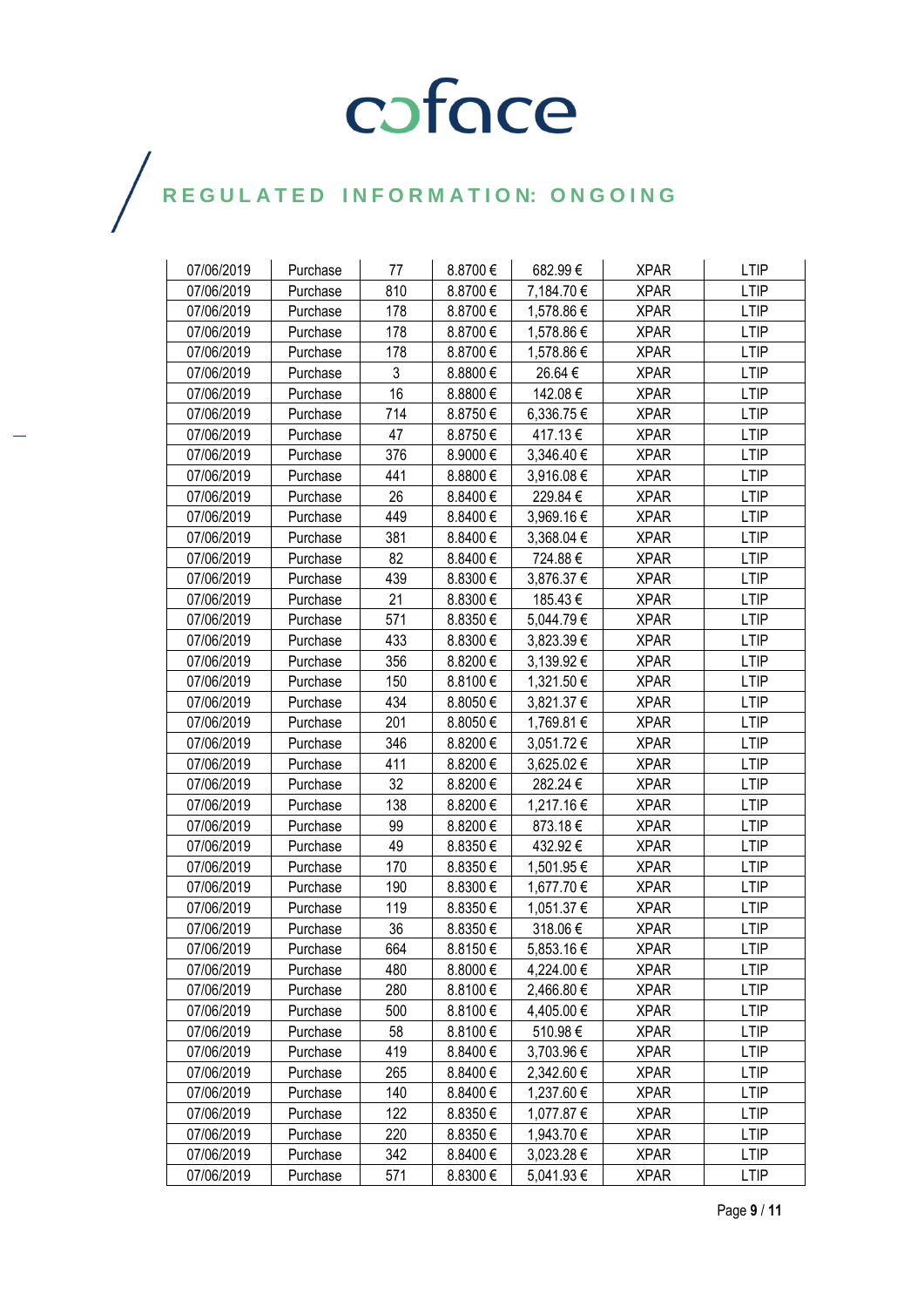| Total 03/06/2019 - 07/06/2019 |          | 118,665 | 8.7635€  | 1,039,926€ |             | <b>LTIP</b> |
|-------------------------------|----------|---------|----------|------------|-------------|-------------|
| Total 07/07/2019              |          | 23,669  | 8.8367€  | 209,156€   | <b>XPAR</b> | <b>LTIP</b> |
| 07/06/2019                    | Purchase | 437     | 8.8400€  | 3,863.08€  | <b>XPAR</b> | <b>LTIP</b> |
| 07/06/2019                    | Purchase | 223     | 8.8400€  | 1,971.32 € | <b>XPAR</b> | <b>LTIP</b> |
| 07/06/2019                    | Purchase | 277     | 8.8400€  | 2,448.68€  | <b>XPAR</b> | <b>LTIP</b> |
| 07/06/2019                    | Purchase | 500     | 8.8400€  | 4,420.00 € | <b>XPAR</b> | <b>LTIP</b> |
| 07/06/2019                    | Purchase | 180     | 8.8400 € | 1,591.20€  | <b>XPAR</b> | <b>LTIP</b> |
| 07/06/2019                    | Purchase | 450     | 8.8400€  | 3,978.00 € | <b>XPAR</b> | <b>LTIP</b> |
| 07/06/2019                    | Purchase | 93      | 8.8400€  | 822.12€    | <b>XPAR</b> | <b>LTIP</b> |
| 07/06/2019                    | Purchase | 465     | 8.8350€  | 4,108.28 € | <b>XPAR</b> | <b>LTIP</b> |
| 07/06/2019                    | Purchase | 21      | 8.8350€  | 185.54€    | <b>XPAR</b> | <b>LTIP</b> |
| 07/06/2019                    | Purchase | 120     | 8.8350€  | 1,060.20 € | <b>XPAR</b> | <b>LTIP</b> |
| 07/06/2019                    | Purchase | 71      | 8.8350€  | 627.29€    | <b>XPAR</b> | <b>LTIP</b> |
| 07/06/2019                    | Purchase | 106     | 8.8350€  | 936.51€    | <b>XPAR</b> | <b>LTIP</b> |
| 07/06/2019                    | Purchase | 360     | 8.8350€  | 3,180.60 € | <b>XPAR</b> | <b>LTIP</b> |
| 07/06/2019                    | Purchase | 361     | 8.8350€  | 3,189.44 € | <b>XPAR</b> | <b>LTIP</b> |
| 07/06/2019                    | Purchase | 120     | 8.8350€  | 1,060.20 € | <b>XPAR</b> | <b>LTIP</b> |
| 07/06/2019                    | Purchase | 4       | 8.8350€  | 35.34 €    | <b>XPAR</b> | <b>LTIP</b> |
| 07/06/2019                    | Purchase | 48      | 8.8350€  | 424.08€    | <b>XPAR</b> | <b>LTIP</b> |
| 07/06/2019                    | Purchase | 402     | 8.8350€  | 3,551.67 € | <b>XPAR</b> | <b>LTIP</b> |
| 07/06/2019                    | Purchase | 373     | 8.8350€  | 3,295.46€  | <b>XPAR</b> | <b>LTIP</b> |
| 07/06/2019                    | Purchase | 120     | 8.8350€  | 1,060.20€  | <b>XPAR</b> | <b>LTIP</b> |
| 07/06/2019                    | Purchase | 161     | 8.8350€  | 1,422.44 € | <b>XPAR</b> | <b>LTIP</b> |
| 07/06/2019                    | Purchase | 423     | 8.8350€  | 3,737.21 € | <b>XPAR</b> | <b>LTIP</b> |
| 07/06/2019                    | Purchase | 5       | 8.8350€  | 44.18€     | <b>XPAR</b> | <b>LTIP</b> |
| 07/06/2019                    | Purchase | 500     | 8.8350€  | 4,417.50 € | <b>XPAR</b> | <b>LTIP</b> |
| 07/06/2019                    | Purchase | 462     | 8.8350€  | 4,081.77 € | <b>XPAR</b> | <b>LTIP</b> |